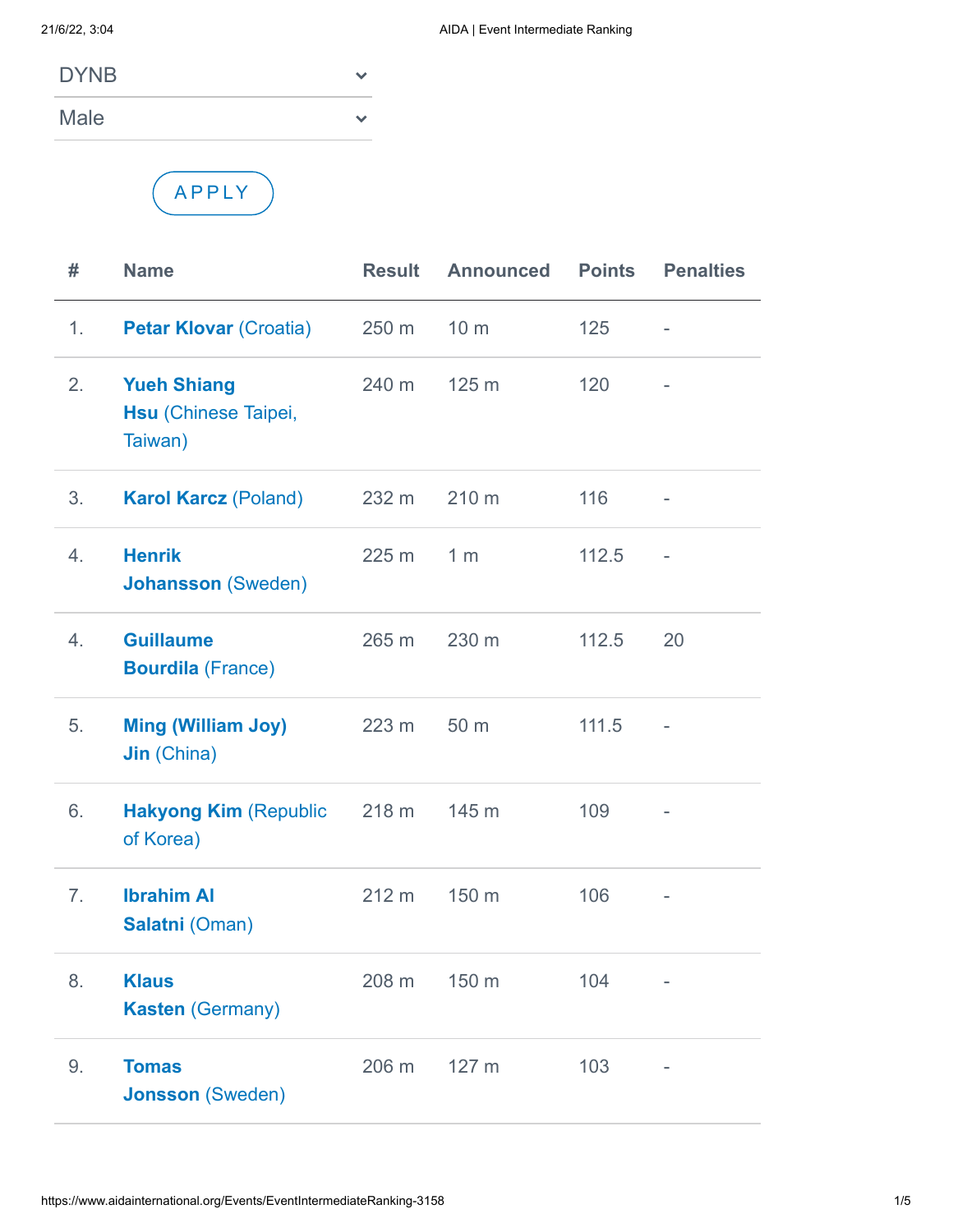| #   | <b>Name</b>                                                 | <b>Result</b> | <b>Announced</b> | <b>Points</b> | <b>Penalties</b>         |
|-----|-------------------------------------------------------------|---------------|------------------|---------------|--------------------------|
| 10. | <b>Miroslav</b><br><b>Minchev (Bulgaria)</b>                | 202 m         | 150 m            | 101           |                          |
| 10. | <b>Clement</b><br><b>Lesaffre (France)</b>                  | 212 m         | 175 m            | 101           | 5                        |
| 11. | <b>Nacho Peral</b><br><b>Villar (Spain)</b>                 | 201 m         | 140 m            | 100.5         | $\overline{\phantom{a}}$ |
| 12. | <b>Mohamed</b><br><b>Aljneibi</b> (United Arab<br>Emirates) | 200 m         | 100 m            | 100           |                          |
| 13. | <b>David Spreitz</b><br><b>Elings (Sweden)</b>              | 195 m         | 153 m            | 97.5          |                          |
| 14. | <b>Evan Walther (United</b><br>States)                      | 191 m         | 1 <sub>m</sub>   | 95.5          |                          |
| 15. | <b>Michal</b><br><b>Bochenek (Poland)</b>                   | 183 m         | 129 m            | 91.5          |                          |
| 16. | <b>Tommi</b><br>Pasanen (Finland)                           | 181 m         | 125 m            | 90.5          |                          |
| 17. | <b>Marcin</b><br><b>Baranowski (Poland)</b>                 | 178 m         | 95 m             | 89            |                          |
| 18. | <b>Christophe</b><br><b>Bruel (France)</b>                  | 175 m         | 1 <sub>m</sub>   | 87.5          | ÷                        |
| 18. | <b>Eyal Yaron (Israel)</b>                                  | 175 m         | 161 m            | 87.5          |                          |
| 19. | <b>Ossi Peltola (Finland)</b>                               | 171 m         | 161 m            | 85.5          |                          |
| 20. | <b>Shinya Oi (Japan)</b>                                    | 169 m         | 125 m            | 84.5          |                          |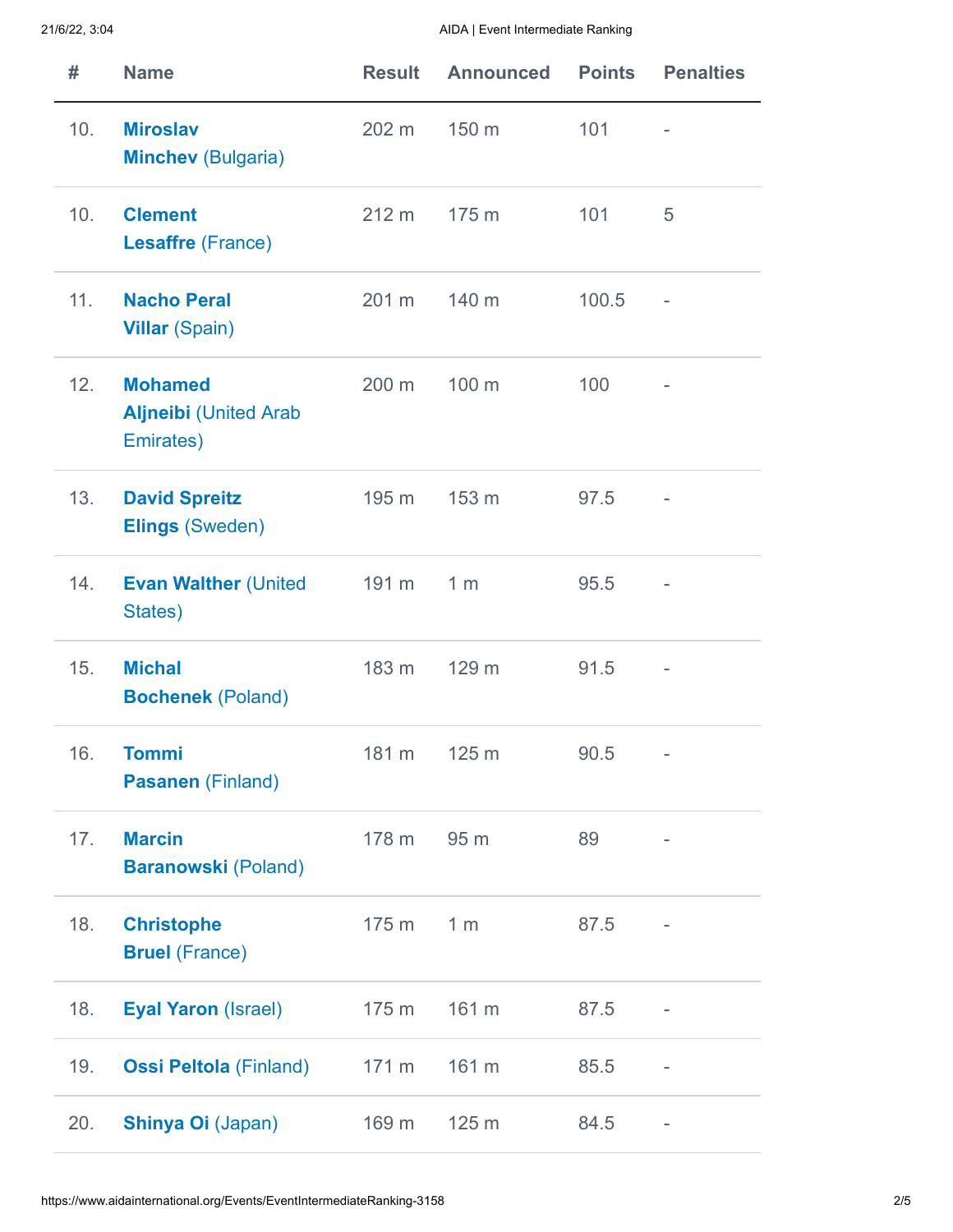| #   | <b>Name</b>                                      | <b>Result</b> | <b>Announced</b> | <b>Points</b> | <b>Penalties</b> |
|-----|--------------------------------------------------|---------------|------------------|---------------|------------------|
| 21. | <b>Jarrod Briffa (Australia)</b>                 | 168 m         | 4 <sub>m</sub>   | 84            | ۰                |
| 22. | Miro Suonperä (Finland)                          | 166 m         | 21 <sub>m</sub>  | 83            |                  |
| 23. | <b>David Mellor (United</b><br>Kingdom)          | 162 m         | 1 <sub>m</sub>   | 81            |                  |
| 24. | <b>Geor Marinac (Croatia)</b>                    | 158 m         | 103 m            | 79            |                  |
| 25. | <b>Minsoo Jeong (Republic</b><br>of Korea)       | 157 m         | 150 m            | 78.5          |                  |
| 26. | <b>Martin</b><br><b>Parvanov</b> (Bulgaria)      | 156 m         | 110 m            | 78            |                  |
| 27. | <b>Kyosuke Abe (Japan)</b>                       | 154 m         | 125 m            | 77            | ۰                |
| 28. | <b>Atsushi Nakano (Japan)</b>                    | 151 m         | 100 m            | 75.5          | ÷                |
| 29. | <b>Bartosz</b><br>Lubecki (Poland)               | 150 m         | 1 <sub>m</sub>   | 75            |                  |
| 30. | <b>William Seaford (United</b> 141 m<br>Kingdom) |               | 60 m             | 70.5          |                  |
| 31. | <b>Kazuaki</b><br>Yonezawa (Japan)               | 134 m         | 1 <sub>m</sub>   | 67            |                  |
| 32. | Takayuki Inui (Japan)                            | 130 m         | 3 <sub>m</sub>   | 65            |                  |
| 33. | <b>Jakub</b><br><b>Frackowiak (Poland)</b>       | 127 m         | 101 m            | 63.5          |                  |
| 34. | <b>Adam Drzazga (United</b><br>Kingdom)          | 120 m         | 80 m             | 60            |                  |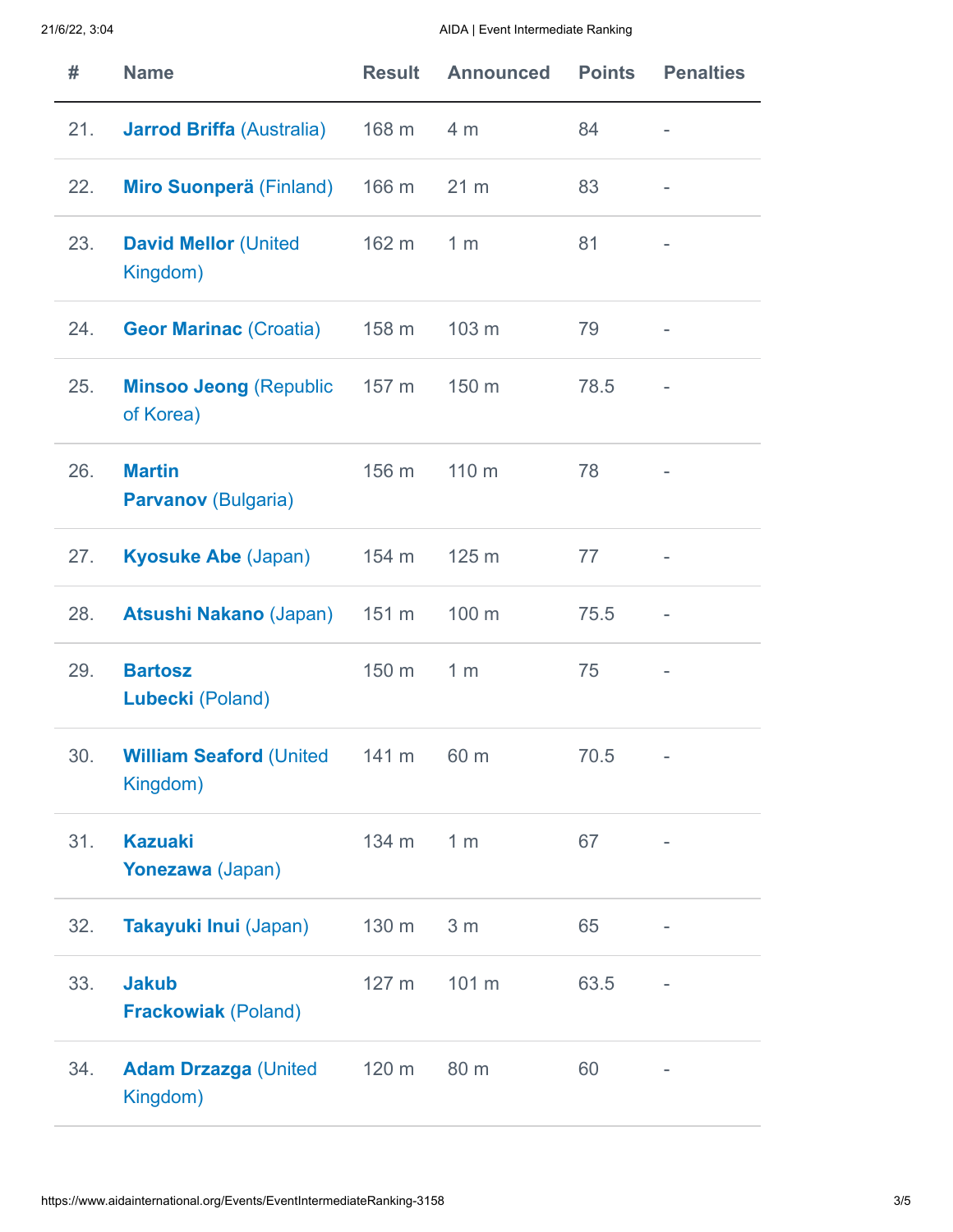| #   | <b>Name</b>                                           | <b>Result</b>   | <b>Announced</b> | <b>Points</b>  | <b>Penalties</b>         |
|-----|-------------------------------------------------------|-----------------|------------------|----------------|--------------------------|
| 35. | <b>Boris</b><br><b>Georgiev (Bulgaria)</b>            | $111 \text{ m}$ | 75 m             | 55.5           |                          |
| 36. | <b>Roman</b><br><b>Khromov</b> (Israel)               | 103 m           | 100 m            | 51.5           |                          |
| 37. | <b>Valdemar</b><br><b>Karlsson (Sweden)</b>           | 101 m           | 34 m             | 50.5           |                          |
| 38. | <b>Ivan Rodriguez (Spain)</b>                         | 99 m            | 80 m             | 49.5           | $\overline{\phantom{0}}$ |
| 39. | <b>Deyan</b><br><b>Doychev (Bulgaria)</b>             | 79 m            | 77 m             | 39.5           |                          |
| 40. | <b>Namig</b><br>Ahmadzada (Azerbaijan)                | 75 m            | 51 m             | 37.5           |                          |
| 40. | Miljan Kolčić (Serbia)                                | 75 m            | 53 m             | 37.5           |                          |
| 41. | <b>Yohai Asseraf (Israel)</b>                         | 135 m           | 1 <sub>m</sub>   | $\overline{0}$ |                          |
| 41. | <b>Tomasz Werte (Poland)</b> 157 m                    |                 | 44 m             | $\overline{0}$ |                          |
| 41. | <b>Danail Edrev (Bulgaria)</b>                        | 181 m           | 93 m             | $\overline{0}$ |                          |
| 41. | <b>Joontae</b><br><b>Hwang (Republic of</b><br>Korea) | 179 m           | 99 m             | $\overline{0}$ |                          |
| 41. | Noriyuki Yabe (Japan)                                 | 154 m           | 125 m            | $\overline{0}$ | -                        |
| 41. | <b>Boguslaw</b><br><b>Kraus (Poland)</b>              | 174 m           | 140 m            | $\overline{0}$ |                          |
| 41. | <b>Inaki Santos (Spain)</b>                           | 214 m           | 161 m            | $\overline{0}$ |                          |
| 41. | <b>David Custic (Croatia)</b>                         | 265 m           | 200 m            | $\overline{0}$ |                          |

https://www.aidainternational.org/Events/EventIntermediateRanking-3158 4/5